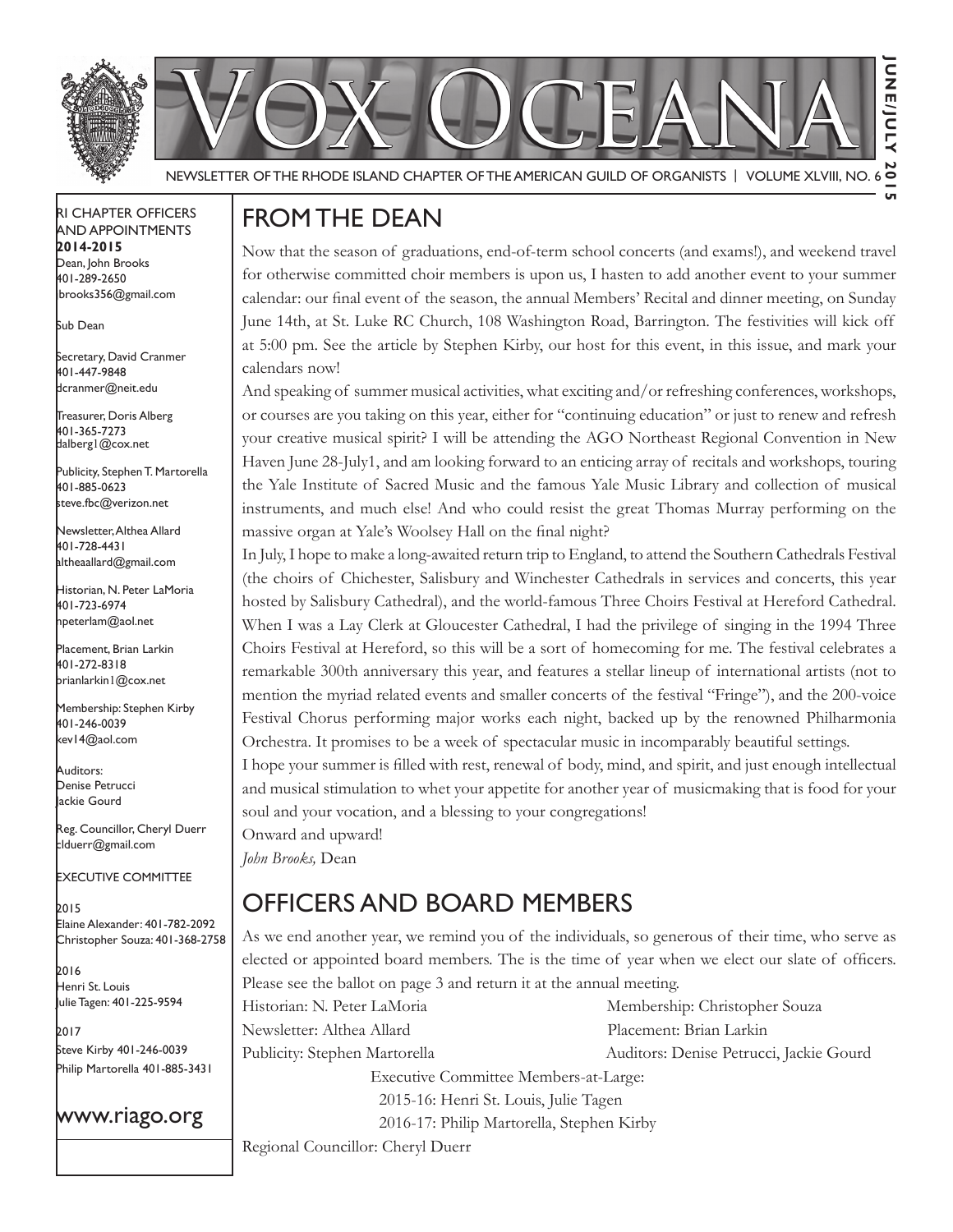## RIAGO Schedule of Events

**Sunday, June 7 at 2:30 pm**: **Philip Martorella, pianist**, presents Beethoven sonatas 30-32 at Courthouse Centerstage, 3481 Kingston Road, West Kingston. RI. Free will offering benefits Courthouse Center for the Arts.

**Sunday, June 14 at 5:00 pm**: Annual Dinner Meeting (pot luck - see item, opposite) preceded by Members' Recital at St.Luke's Catholic Church, Barrington.

**Friday, June 19 at 7:00 pm**: **Janet Dokes, vocalist** of Houston, Texas, and **Stephen Martorella**, piano & organ, "Come Celebrate Jesus and Remember the Good" at Calvary Baptist Church Providence. Tickets \$21 at door or online at https://consequatur-11721.ticketbud.com/ri-celebrationconcert

MINISTER OF MUSIC: First Baptist Church of Pawtucket seeks Holy Spirit-filled Christian for the parttime position of Minister of Music. Applicant: \*Holds bachelor's degree in music-related field or has formal training toward such a degree \*Has at least 2 years experience in organizing,directing and building church choirs and praise teams \*Is an accomplished musician on Wicks pedal pipe organ, and keyboard. (Experience with the guitar is a plus.) \*Can design a music program blending traditional Baptist hymns and contemporary Gospel church music \*Can organize schedules and rehearsals of choir and/or praise team **\***Is familiar with diverse genres of music that enhance the worship experience of a multicultural congregation \*Can bring worshipful and music excellence to our church \*Works well with a variety of people such as volunteer singers and instrumentalists, pastor and deacons \*Enjoys ministering in the church and in the community Can commit for 10 hours a week, including Sunday mornings. Salary and benefits are competitive and based on qualifications. Send letter of interest and resume to First Baptist Church, 91 Cottage Street, Pawtucket, RI 02860.

Attention: Diaconate, or email fbcpawtri@verizon.net with Music Minster in subject line. To learn more about **Lour church, visit www.fbcpawtucket.org** 

<u> El estado en la pro</u>

# Members' Recital

As was indicated in our May newsletter, Dean Brooks invited all of the members to the Members' Recital on Sunday, June 14 at 5 pm at St Luke's Church. We have three very talented organists who will be playing for the membership.

After the recital, we will move to the church hall and have a pot luck summer supper. We do not have a stove in the hall, but we do have a microwave. Please seriously consider joining us as we update the membership on the new slate of officers and outline our events for the 2015-2016 AGO Year. It will be a pleasant time to meet with old and new friends in the Guild. I will be forwarding reminder details as the event approaches. If anyone has any questions, please contact me via LoftyNotes@aol.com.

Stephen P. Kirby, Sub Dean ( as of 6/14/15)

Anticipated program for the recital includes **Matthew Kelly,**  repertoire to be announced, **Michael Browner** playing **Hymn Medley**

1. Great God, We Sing That Mighty Hand (St. Crispin)

2. I Was Glad When They Said Unto Me

- 3. In The New Jerusalem
- 4. Love Divine, All Loves Excelling (Blaenwern)
- 5. Christ Is Alive
- 6. We, They People, Praise Thee (St. Anthony's Chorale)
- and **Cody Mead** offering
- Scherzo in C Major Franz Schubert transcribed by Cody Mead

Two Pieces from "24 Negro Melodies"

 Samuel Coleridge-Taylor – interpreted 'en style libre' IIX. The Bamboula

X. Deep River

Répons Pour le Temps de Pâques Jeanne Demessieux

# Looking to September

### **From Sea to Shining Sea**

Organ and MultiMedia Concert Dr. Jeannine Jordan, organist with David Jordan, media artist

Friday, September 18, 2015

Watch for details in next newsletter (August).